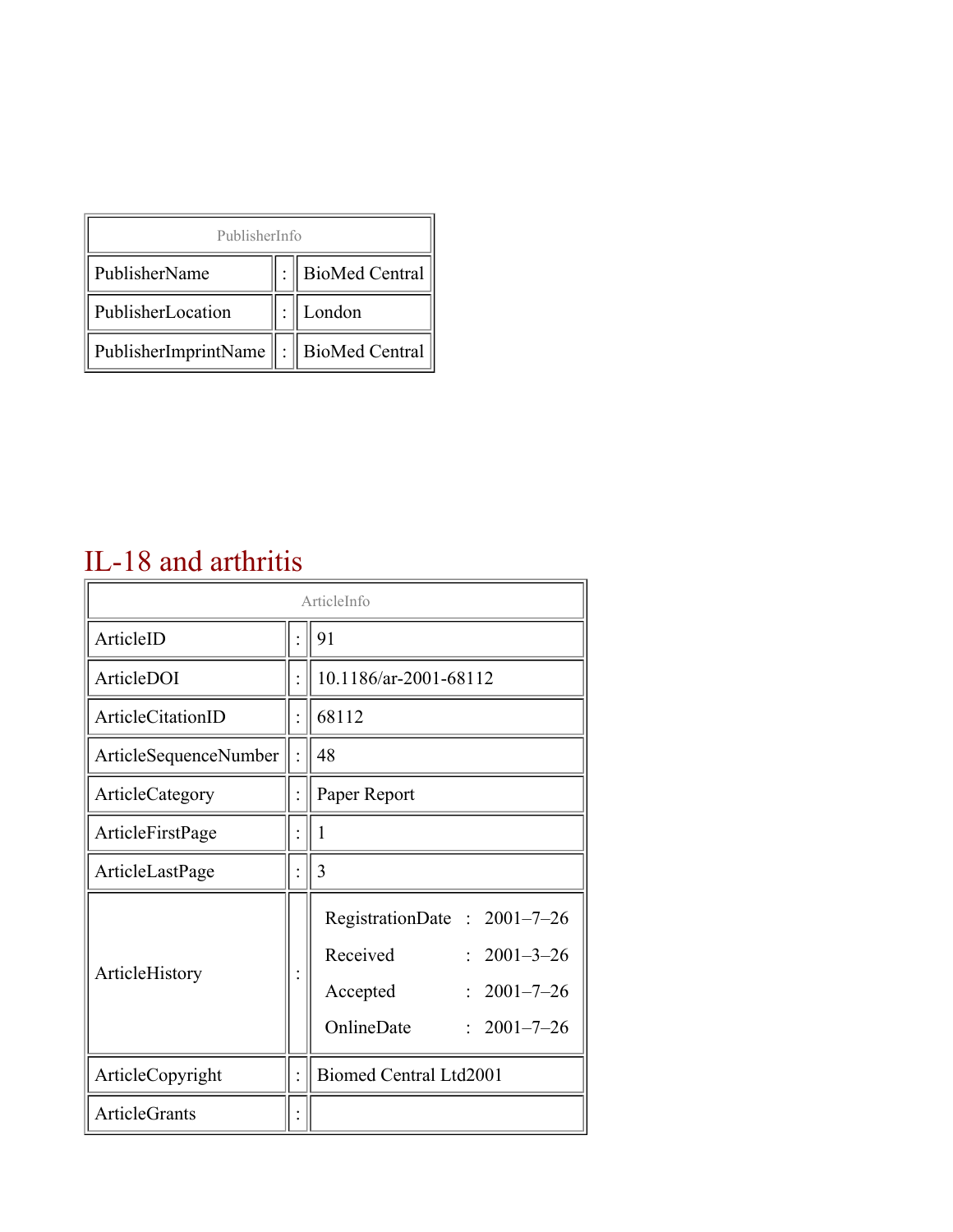| ArticleContext | $\parallel$ 130753311 |  |
|----------------|-----------------------|--|
| Diano Marchall |                       |  |

<span id="page-1-0"></span>Aff1 Imperial College School of Medicine, London, UK

#### Keywords

Diane Marshall,

IL-18, arthritis, Th1, cytokine

### Context

Interleukin (IL)-18, a member of the IL-1 family of proteins, has previously been shown to be present in the synovium of rheumatoid arthritis (RA) patients (see Additional information [1]). IL-18 has also been shown to be important in sustaining Th1 responses, in the production of IL-8 and macrophage inflammatory protein-1a production, and in increasing IFN-? and TNF-a production by RA synovial membrane cultures, acting synergistically with IL-12 and IL-15. To provide direct evidence for a role of IL-18 in inflammatory arthritis, the authors have compared the development of collagen-induced arthritis (CIA) in IL-18<sup>-/-</sup> mice and wild-type mice (DBA/1).

## Significant findings

IL-18<sup>-/-</sup> mice had a reduced incidence of articular disease, and of those that did develop articular inflammation, the severity of disease (erythema, swelling and extension/loss of function) was reduced in comparison to heterozygous and wild-type littermates. Histology (synovial bone erosion, hyperplasia and cellular infiltration) of hind limb joints was also less severe. Serum concentrations of IFN-?, TNF-a and IL-6 were significantly reduced in IL-18<sup>-/-</sup> mice, as were collagen-specific IgG2a antibodies. Cultured spleen and draining lymph node cells from arthritic IL-18-/- mice proliferated less in response to CII and produced less IFN-?, TNF-a, IL-6 and IL-12. Administration of recombinant IL-18 to IL-18<sup>-/-</sup> mice could completely reverse the incidence and severity of articular inflammation.

### **Comments**